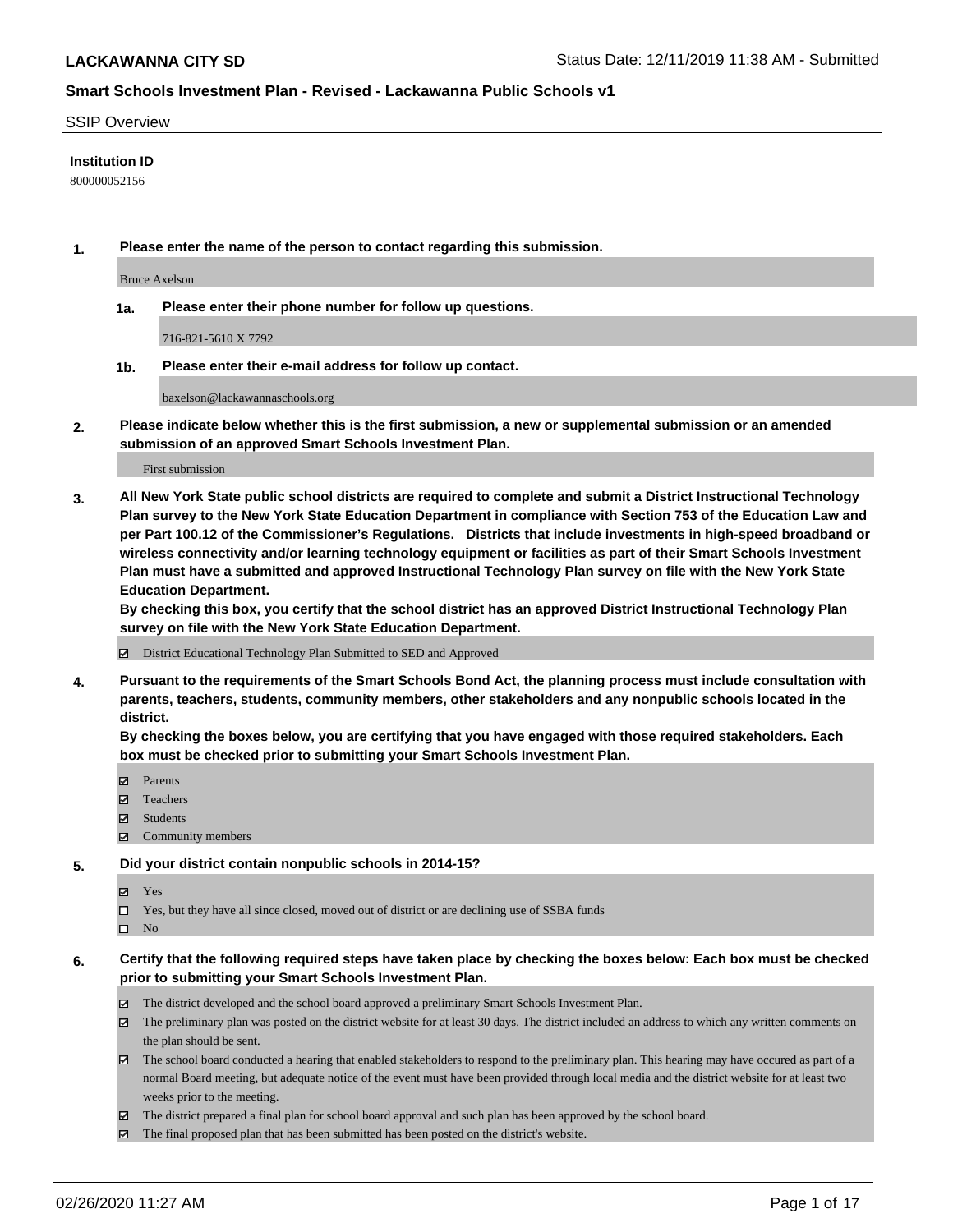SSIP Overview

**6a. Please upload the proposed Smart Schools Investment Plan (SSIP) that was posted on the district's website, along with any supporting materials. Note that this should be different than your recently submitted Educational Technology Survey. The Final SSIP, as approved by the School Board, should also be posted on the website and remain there during the course of the projects contained therein.**

Smart\_Schools\_Bond\_Act.pptx

**6b. Enter the webpage address where the final Smart Schools Investment Plan is posted. The Plan should remain posted for the life of the included projects.**

https://www.lackawannaschools.org/departments\_and\_services/technology\_office/smart\_schools\_bond\_act

**7. Please enter an estimate of the total number of students and staff that will benefit from this Smart Schools Investment Plan based on the cumulative projects submitted to date.**

2,431

**8. An LEA/School District may partner with one or more other LEA/School Districts to form a consortium to pool Smart Schools Bond Act funds for a project that meets all other Smart School Bond Act requirements. Each school district participating in the consortium will need to file an approved Smart Schools Investment Plan for the project and submit a signed Memorandum of Understanding that sets forth the details of the consortium including the roles of each respective district.**

 $\Box$  The district plans to participate in a consortium to partner with other school district(s) to implement a Smart Schools project.

### **9. Please enter the name and 6-digit SED Code for each LEA/School District participating in the Consortium.**

| Partner LEA/District | <b>ISED BEDS Code</b> |
|----------------------|-----------------------|
| (No Response)        | (No Response)         |

### **10. Please upload a signed Memorandum of Understanding with all of the participating Consortium partners.**

(No Response)

**11. Your district's Smart Schools Bond Act Allocation is:**

\$2,922,791

#### **12. Final 2014-15 BEDS Enrollment to calculate Nonpublic Sharing Requirement**

|            | l Public Enrollment | Nonpublic Enrollment | Total Enrollment | I Nonpublic Percentage |
|------------|---------------------|----------------------|------------------|------------------------|
| Enrollment | 740<br>╶╹           | 354                  | 2.066.00         | 1710<br>. 0            |

**13. This table compares each category budget total, as entered in that category's page, to the total expenditures listed in the category's expenditure table. Any discrepancies between the two must be resolved before submission.**

|                                          | Sub-Allocations | <b>Expenditure Totals</b> | <b>Difference</b> |
|------------------------------------------|-----------------|---------------------------|-------------------|
| <b>School Connectivity</b>               | 846,594.00      | 846,594.00                | 0.00              |
| Connectivity Projects for<br>Communities | 0.00            | 0.00                      | 0.00              |
| Classroom Technology                     | 0.00            | 0.00                      | 0.00              |
| Pre-Kindergarten Classrooms              | 0.00            | 0.00                      | 0.00              |
| Replace Transportable<br>Classrooms      | 0.00            | 0.00                      | 0.00              |
| High-Tech Security Features              | 1,974,979.00    | 1,974,979.00              | 0.00              |
| Nonpublic Loan                           | 88,500.00       | 88,500,00                 | 0.00              |
| Totals:                                  |                 |                           |                   |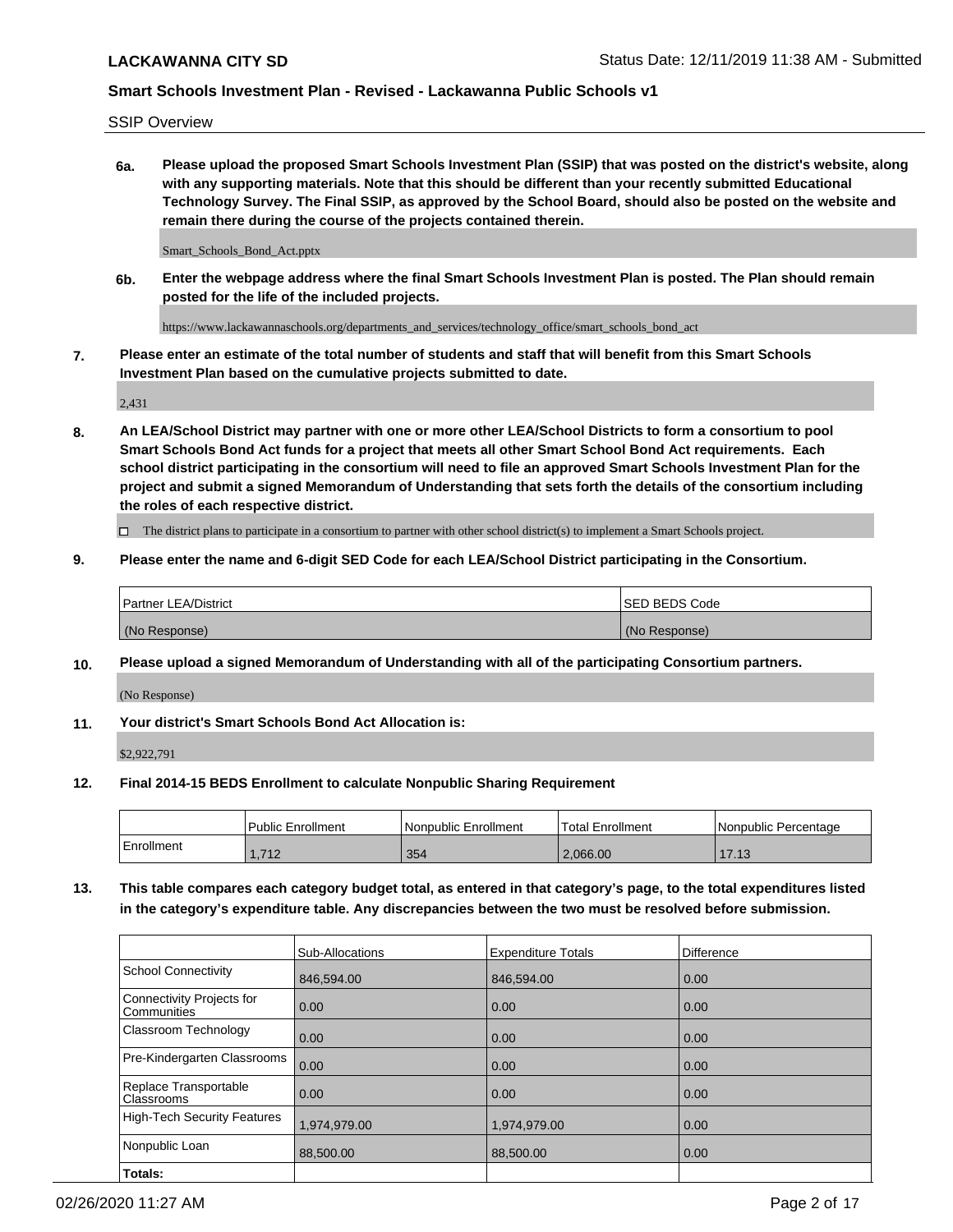SSIP Overview

| <b>Sub-Allocations</b> | <b>Expenditure Totals</b> | <b>Difference</b> |
|------------------------|---------------------------|-------------------|
| 2,910,073              | 2,910,073                 | 0                 |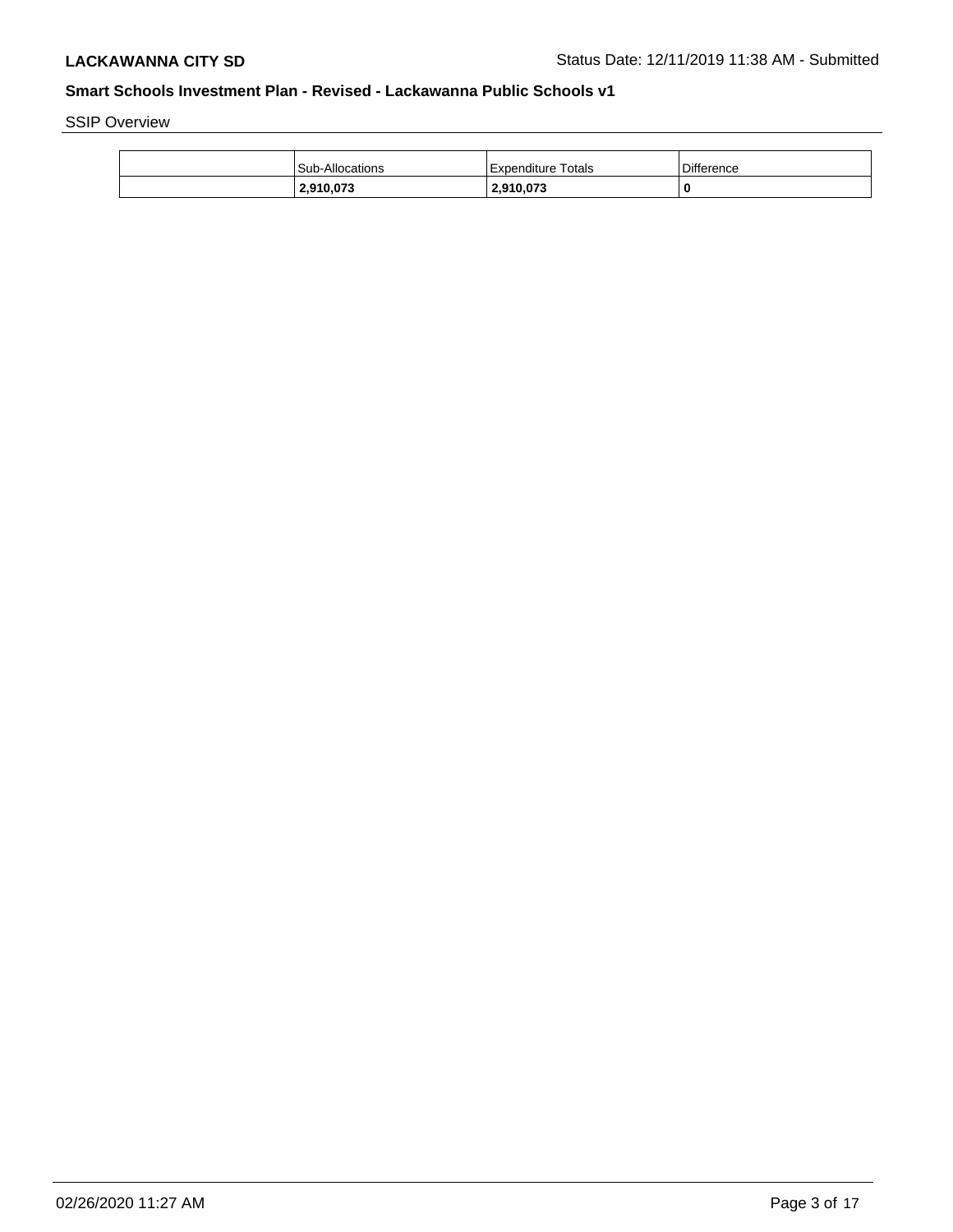School Connectivity

- **1. In order for students and faculty to receive the maximum benefit from the technology made available under the Smart Schools Bond Act, their school buildings must possess sufficient connectivity infrastructure to ensure that devices can be used during the school day. Smart Schools Investment Plans must demonstrate that:**
	- **• sufficient infrastructure that meets the Federal Communications Commission's 100 Mbps per 1,000 students standard currently exists in the buildings where new devices will be deployed, or**
	- **• is a planned use of a portion of Smart Schools Bond Act funds, or**
	- **• is under development through another funding source.**

**Smart Schools Bond Act funds used for technology infrastructure or classroom technology investments must increase the number of school buildings that meet or exceed the minimum speed standard of 100 Mbps per 1,000 students and staff within 12 months. This standard may be met on either a contracted 24/7 firm service or a "burstable" capability. If the standard is met under the burstable criteria, it must be:**

**1. Specifically codified in a service contract with a provider, and**

**2. Guaranteed to be available to all students and devices as needed, particularly during periods of high demand, such as computer-based testing (CBT) periods.**

**Please describe how your district already meets or is planning to meet this standard within 12 months of plan submission.**

We currently meet or exceed the minimum speed standard. The District utilizes Erie 1 BOCES for connectivity and tech standards and this will be enhanced with horizontal and backbone cabling and wireless access district wide to instructional spaces.

- **1a. If a district believes that it will be impossible to meet this standard within 12 months, it may apply for a waiver of this requirement, as described on the Smart Schools website. The waiver must be filed and approved by SED prior to submitting this survey.**
	- $\Box$  By checking this box, you are certifying that the school district has an approved waiver of this requirement on file with the New York State Education Department.
- **2. Connectivity Speed Calculator (Required). If the district currently meets the required speed, enter "Currently Met" in the last box: Expected Date When Required Speed Will be Met.**

|                         | l Number of | Required Speed | Current Speed in | Expected Speed | <b>Expected Date</b>                    |
|-------------------------|-------------|----------------|------------------|----------------|-----------------------------------------|
|                         | Students    | lin Mbps       | <b>Mbps</b>      | to be Attained | When Required                           |
|                         |             |                |                  |                | l Within 12 Months ISpeed Will be Met l |
| <b>Calculated Speed</b> | 1,975       | 197.50         | 440              | 10,000 Mb      | Currently                               |

**3. Describe how you intend to use Smart Schools Bond Act funds for high-speed broadband and/or wireless connectivity projects in school buildings.**

There is no existing managed wireless network or infrastructure in any building in the district. The SSBA funds will be used to provide a new district wide managed 802.11ac wireless network. This includes software, hardware, cabling, and POE switches. Wireless coverage will be provided in classrooms and large occupancy instructional spaces as part of this project.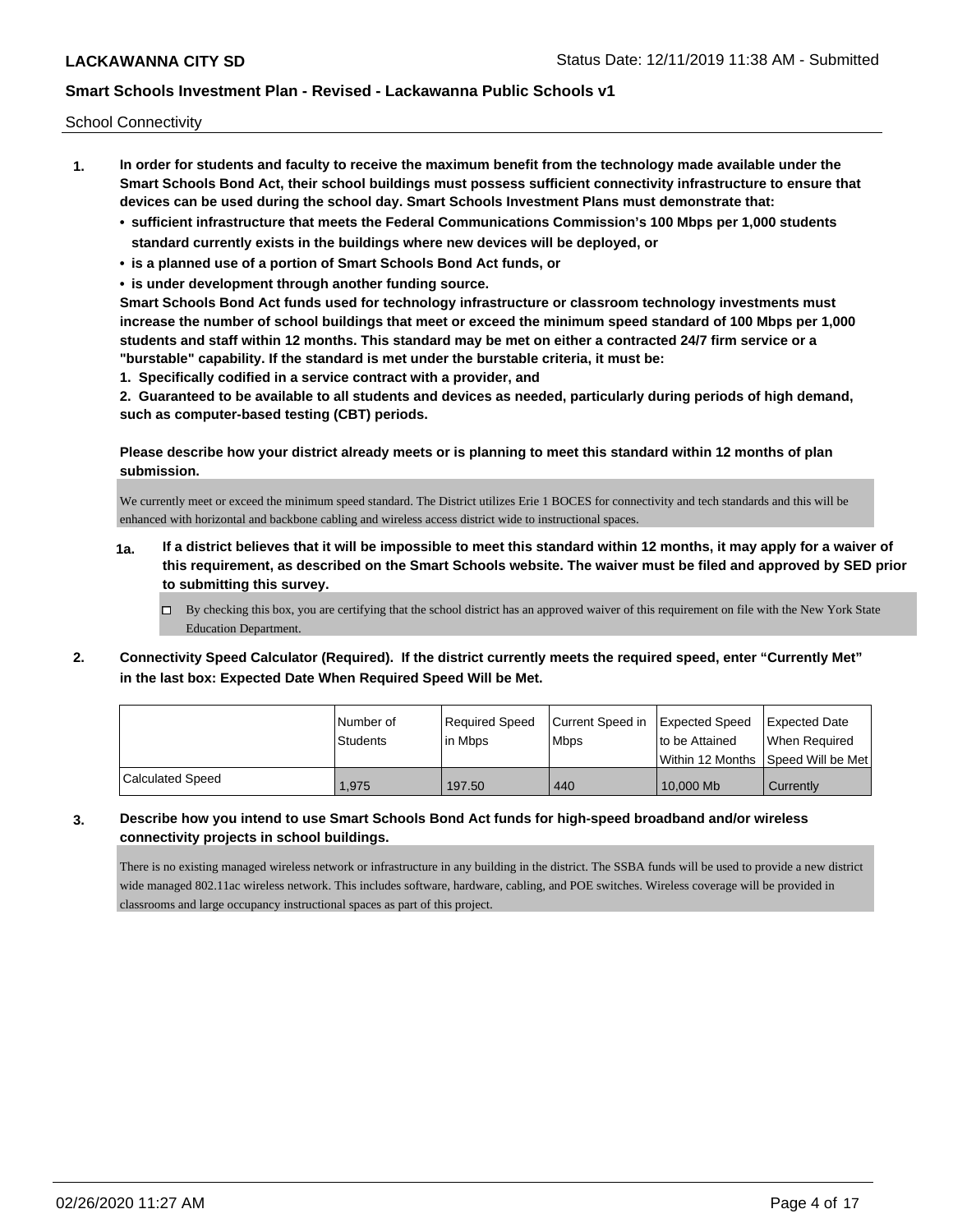School Connectivity

**4. Describe the linkage between the district's District Instructional Technology Plan and how the proposed projects will improve teaching and learning. (There should be a link between your response to this question and your responses to Question 1 in Section IV - NYSED Initiatives Alignment: "Explain how the district use of instructional technology will serve as a part of a comprehensive and sustained effort to support rigorous academic standards attainment and performance improvement for students."** 

**Your answer should also align with your answers to the questions in Section II - Strategic Technology Planning and the associated Action Steps in Section III - Action Plan.)**

The District wireless connectivity will be used to "integrate technology into instruction". Portable laptop carts will allow "instructional software across District grade levels and subject areas". There is currently a need (prior to Smart Bond Act project) for increased network access and opportunity to use learning technologies to access and analyze information in ways that develop higher order thinking skills, increase their ability to use technology as a tool in solving problems, and support their confident use of the technology skills they will need for success in their future study and employment. The Smart Bond Act will allow for increased wired, wireless, and backbone infrastructure to each wiring closet and classroom and instructional space. The new infrastructure will provide reliable digital connectivity and technology and networking to support hardwired access, wireless access, security, and integrated VOIP emergency communications throughout the district.

**5. If the district wishes to have students and staff access the Internet from wireless devices within the school building, or in close proximity to it, it must first ensure that it has a robust Wi-Fi network in place that has sufficient bandwidth to meet user demand.**

**Please describe how you have quantified this demand and how you plan to meet this demand.**

The first task is to provide a new 10Gb network backbone with POE+ switches to support the new Wireless Access Points (WAP). A managed 802.11ac wireless network with load sharing, adjustable bandwidth allocation, and security credentials will provide this assurance. Each classroom will receive a Cat. 6A drop, large capacity instruction spaces shall receive multiple Cat. 6A drops. Each classroom will receive a new 802.11ac Wireless Access Point (WAP).

**6. Smart Schools plans with any expenditures in the School Connectivity category require a project number from the Office of Facilities Planning. Districts must submit an SSBA LOI and receive project numbers prior to submitting the SSIP. As indicated on the LOI, some projects may be eligible for a streamlined review and will not require a building permit.**

**Please indicate on a separate row each project number given to you by the Office of Facilities Planning.**

| Project Number        |  |
|-----------------------|--|
| 14-18-00-01-7-999-003 |  |

**7. Certain high-tech security and connectivity infrastructure projects may be eligible for an expedited review process as determined by the Office of Facilities Planning.**

**Was your project deemed eligible for streamlined review?**

No

**8. Include the name and license number of the architect or engineer of record.**

| Name        | License Number |
|-------------|----------------|
| Jon Helberg | 80515          |

**9. Public Expenditures – Loanable (Counts toward the nonpublic loan calculation)**

| Select the allowable expenditure type.      | <b>PUBLIC</b> Items to be | Quantity | Cost Per Item | l Total Cost |
|---------------------------------------------|---------------------------|----------|---------------|--------------|
| Repeat to add another item under each type. | l Purchased               |          |               |              |
| Network/Access Costs                        | l Wireless APs            | 240      | 1.500.00      | 360,000,00   |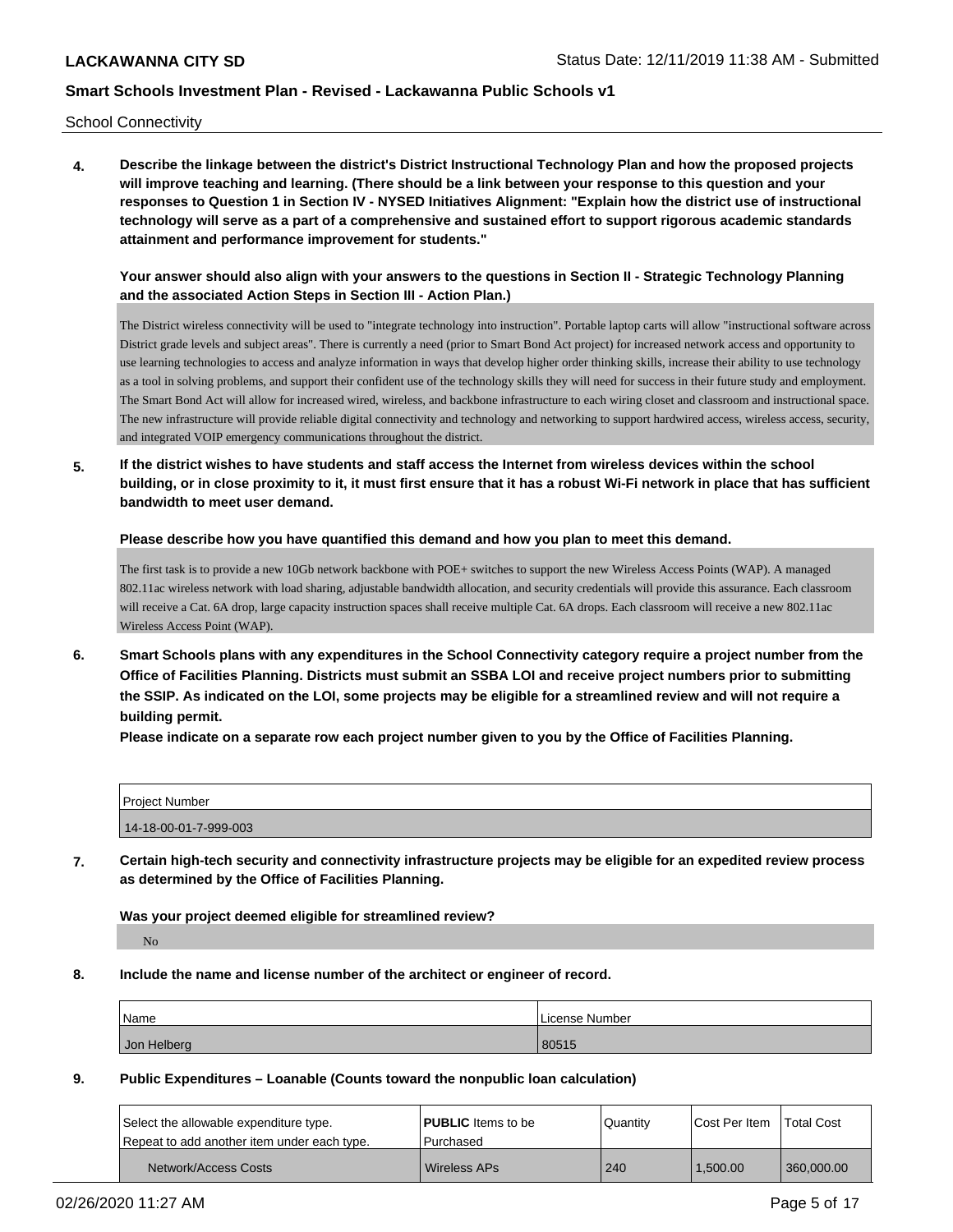School Connectivity

| Select the allowable expenditure type.<br>Repeat to add another item under each type. | <b>PUBLIC</b> Items to be<br>l Purchased    | Quantity | Cost Per Item | <b>Total Cost</b> |
|---------------------------------------------------------------------------------------|---------------------------------------------|----------|---------------|-------------------|
| Network/Access Costs                                                                  | Network Hardware and POE<br><b>Switches</b> | 22       | 7.500.00      | 165,000.00        |
|                                                                                       |                                             | 262      | 9.000.00      | 525.000           |

## **10. Public Expenditures – Non-Loanable (Does not count toward nonpublic loan calculation)**

| Select the allowable expenditure | <b>PUBLIC</b> Items to be purchased | Quantity | Cost per Item | <b>Total Cost</b> |
|----------------------------------|-------------------------------------|----------|---------------|-------------------|
| type.                            |                                     |          |               |                   |
| Repeat to add another item under |                                     |          |               |                   |
| each type.                       |                                     |          |               |                   |
| <b>Professional Services</b>     | Arch/Engineer Fee                   |          | 69.594.00     | 69.594.00         |
| Connections/Components           | Cat 6A & OM4 fiber                  | 600      | 420.00        | 252,000.00        |
|                                  |                                     | 601      | 70,014.00     | 321,594           |

## **11. Final 2014-15 BEDS Enrollment to calculate Nonpublic Sharing Requirement (no changes allowed.)**

|            | Public Enrollment | l Nonpublic Enrollment | Total Enrollment | Nonpublic Percentage |
|------------|-------------------|------------------------|------------------|----------------------|
| Enrollment | 740<br>1,712      | 354                    | 2.066.00         | 1712<br>11.IJ        |

#### **12. Total Public Budget - Loanable (Counts toward the nonpublic loan calculation)**

|                                               | Public Allocations | <b>Estimated Nonpublic Loan</b><br>Amount | <b>Estimated Total Sub-Allocations</b> |
|-----------------------------------------------|--------------------|-------------------------------------------|----------------------------------------|
| Network/Access Costs                          | 525,000.00         | 88,500.00                                 | 613,500.00                             |
| School Internal Connections and<br>Components | 0.00               | 0.00                                      | 0.00                                   |
| Other                                         | (No Response)      | 0.00                                      | 0.00                                   |
| Totals:                                       | 525,000.00         | 88,500                                    | 613,500                                |

## **13. Total Public Budget – Non-Loanable (Does not count toward the nonpublic loan calculation)**

|                                                   | Sub-<br>Allocation |
|---------------------------------------------------|--------------------|
| Network/Access Costs                              | 0.00               |
| Outside Plant Costs                               | 0.00               |
| <b>School Internal Connections and Components</b> | 252,000.00         |
| <b>Professional Services</b>                      | 69,594.00          |
| Testing                                           | 0.00               |
| Other Upfront Costs                               | 0.00               |
| <b>Other Costs</b>                                | 0.00               |
| <b>Totals:</b>                                    | 321,594.00         |

## **14. School Connectivity Totals**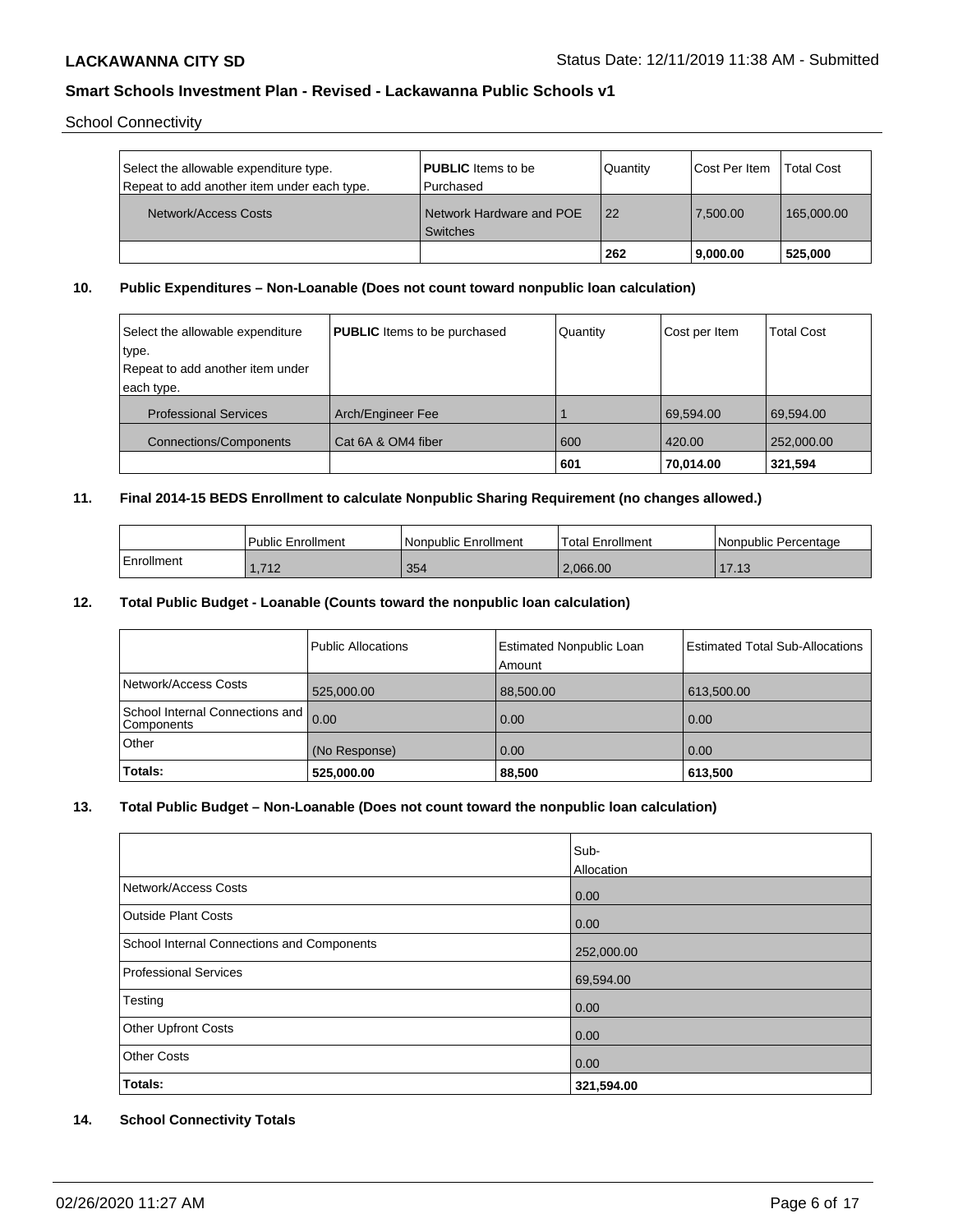School Connectivity

|                          | Total Sub-Allocations |
|--------------------------|-----------------------|
| Total Loanable Items     | 613,500.00            |
| Total Non-Ioanable Items | 321,594.00            |
| <b>Totals:</b>           | 935,094               |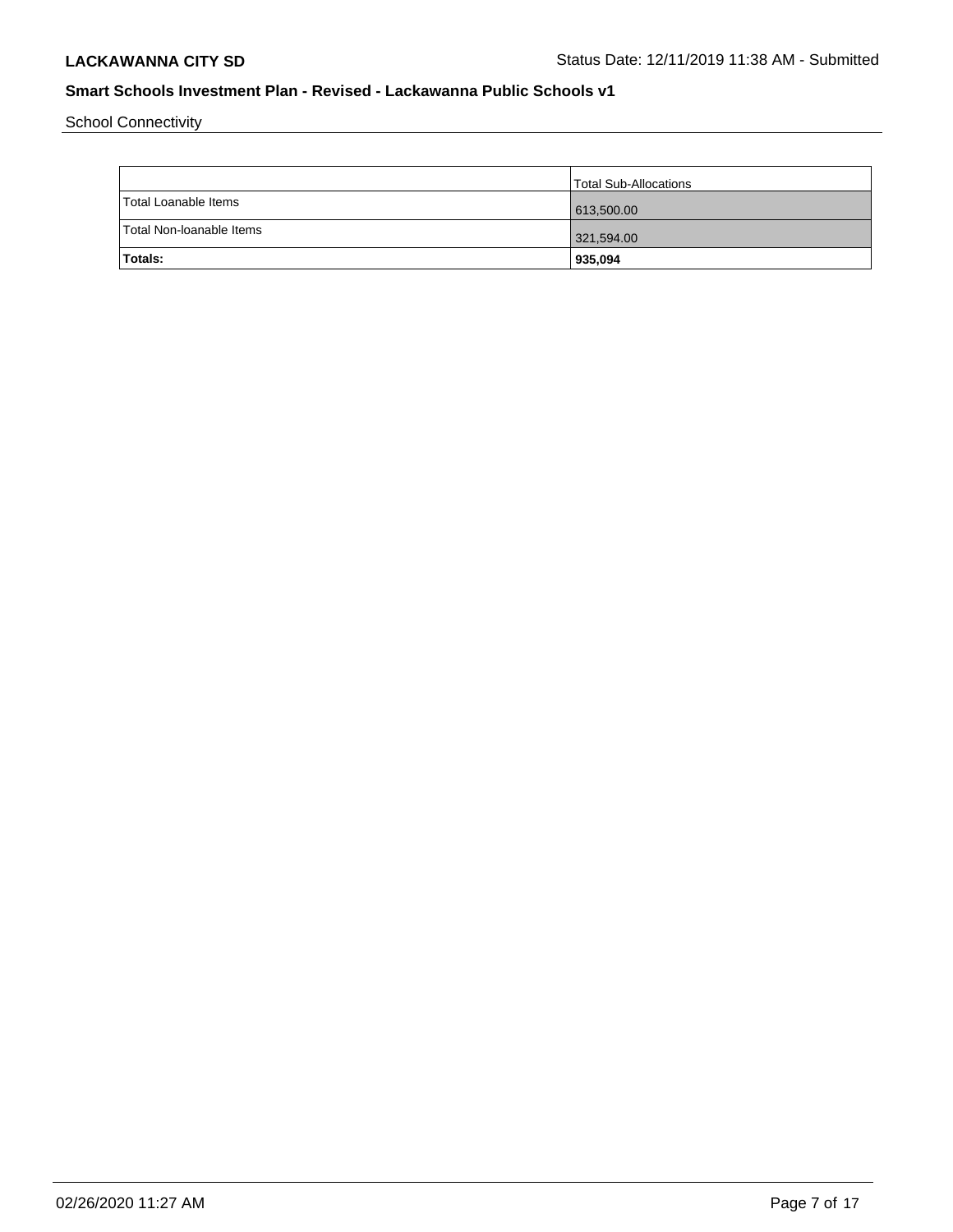Community Connectivity (Broadband and Wireless)

**1. Describe how you intend to use Smart Schools Bond Act funds for high-speed broadband and/or wireless connectivity projects in the community.**

(No Response)

**2. Please describe how the proposed project(s) will promote student achievement and increase student and/or staff access to the Internet in a manner that enhances student learning and/or instruction outside of the school day and/or school building.**

(No Response)

**3. Community connectivity projects must comply with all the necessary local building codes and regulations (building and related permits are not required prior to plan submission).**

 $\Box$  I certify that we will comply with all the necessary local building codes and regulations.

**4. Please describe the physical location of the proposed investment.**

(No Response)

**5. Please provide the initial list of partners participating in the Community Connectivity Broadband Project, along with their Federal Tax Identification (Employer Identification) number.**

| <b>Project Partners</b> | l Federal ID # |
|-------------------------|----------------|
| (No Response)           | (No Response)  |

**6. Please detail the type, quantity, per unit cost and total cost of the eligible items under each sub-category.**

| Select the allowable expenditure | Item to be purchased | Quantity      | Cost per Item | <b>Total Cost</b> |
|----------------------------------|----------------------|---------------|---------------|-------------------|
| type.                            |                      |               |               |                   |
| Repeat to add another item under |                      |               |               |                   |
| each type.                       |                      |               |               |                   |
| (No Response)                    | (No Response)        | (No Response) | (No Response) | 0.00              |
|                                  |                      | o             | 0.00          |                   |

**7. If you are submitting an allocation for Community Connectivity, complete this table.**

**Note that the calculated Total at the bottom of the table must equal the Total allocation for this category that you entered in the SSIP Overview overall budget.**

|                                    | Sub-Allocation |
|------------------------------------|----------------|
| Network/Access Costs               | (No Response)  |
| Outside Plant Costs                | (No Response)  |
| <b>Tower Costs</b>                 | (No Response)  |
| <b>Customer Premises Equipment</b> | (No Response)  |
| <b>Professional Services</b>       | (No Response)  |
| Testing                            | (No Response)  |
| <b>Other Upfront Costs</b>         | (No Response)  |
| <b>Other Costs</b>                 | (No Response)  |
| Totals:                            | 0.00           |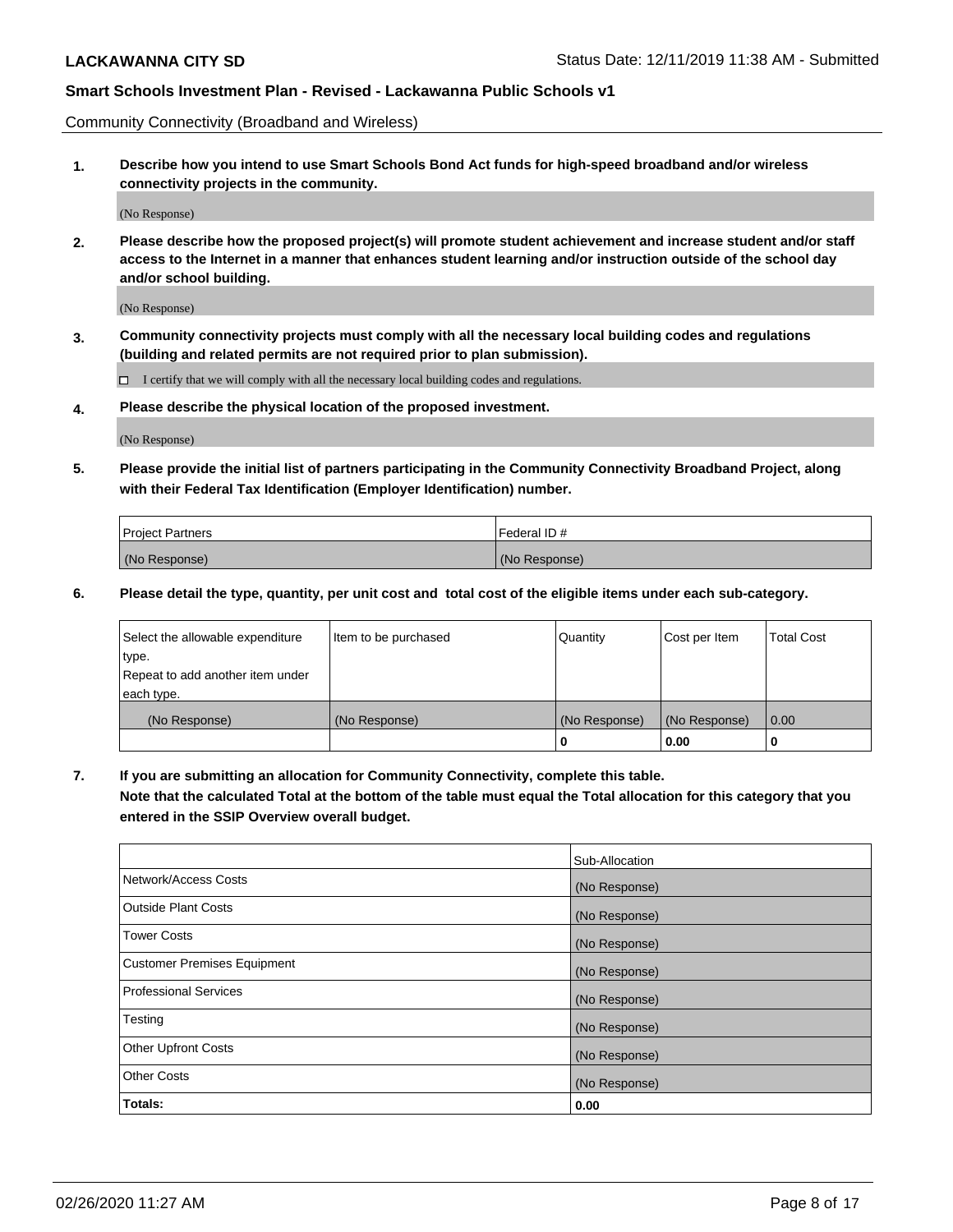### Classroom Learning Technology

**1. In order for students and faculty to receive the maximum benefit from the technology made available under the Smart Schools Bond Act, their school buildings must possess sufficient connectivity infrastructure to ensure that devices can be used during the school day. Smart Schools Investment Plans must demonstrate that sufficient infrastructure that meets the Federal Communications Commission's 100 Mbps per 1,000 students standard currently exists in the buildings where new devices will be deployed, or is a planned use of a portion of Smart Schools Bond Act funds, or is under development through another funding source. Smart Schools Bond Act funds used for technology infrastructure or classroom technology investments must increase the number of school buildings that meet or exceed the minimum speed standard of 100 Mbps per 1,000 students and staff within 12 months. This standard may be met on either a contracted 24/7 firm service or a**

- **"burstable" capability. If the standard is met under the burstable criteria, it must be:**
- **1. Specifically codified in a service contract with a provider, and**

**2. Guaranteed to be available to all students and devices as needed, particularly during periods of high demand, such as computer-based testing (CBT) periods.**

**Please describe how your district already meets or is planning to meet this standard within 12 months of plan submission.**

(No Response)

- **1a. If a district believes that it will be impossible to meet this standard within 12 months, it may apply for a waiver of this requirement, as described on the Smart Schools website. The waiver must be filed and approved by SED prior to submitting this survey.**
	- By checking this box, you are certifying that the school district has an approved waiver of this requirement on file with the New York State Education Department.
- **2. Connectivity Speed Calculator (Required). If the district currently meets the required speed, enter "Currently Met" in the last box: Expected Date When Required Speed Will be Met.**

|                  | l Number of     | Required Speed | Current Speed in | <b>Expected Speed</b> | <b>Expected Date</b>                |
|------------------|-----------------|----------------|------------------|-----------------------|-------------------------------------|
|                  | <b>Students</b> | l in Mbps      | l Mbps           | to be Attained        | When Required                       |
|                  |                 |                |                  |                       | Within 12 Months  Speed Will be Met |
| Calculated Speed | (No Response)   | 0.00           | (No Response)    | l (No Response)       | (No Response)                       |

**3. If the district wishes to have students and staff access the Internet from wireless devices within the school building, or in close proximity to it, it must first ensure that it has a robust Wi-Fi network in place that has sufficient bandwidth to meet user demand.**

**Please describe how you have quantified this demand and how you plan to meet this demand.**

(No Response)

**4. All New York State public school districts are required to complete and submit an Instructional Technology Plan survey to the New York State Education Department in compliance with Section 753 of the Education Law and per Part 100.12 of the Commissioner's Regulations.**

**Districts that include educational technology purchases as part of their Smart Schools Investment Plan must have a submitted and approved Instructional Technology Plan survey on file with the New York State Education Department.**

- By checking this box, you are certifying that the school district has an approved Instructional Technology Plan survey on file with the New York State Education Department.
- **5. Describe the devices you intend to purchase and their compatibility with existing or planned platforms or systems. Specifically address the adequacy of each facility's electrical, HVAC and other infrastructure necessary to install and support the operation of the planned technology.**

(No Response)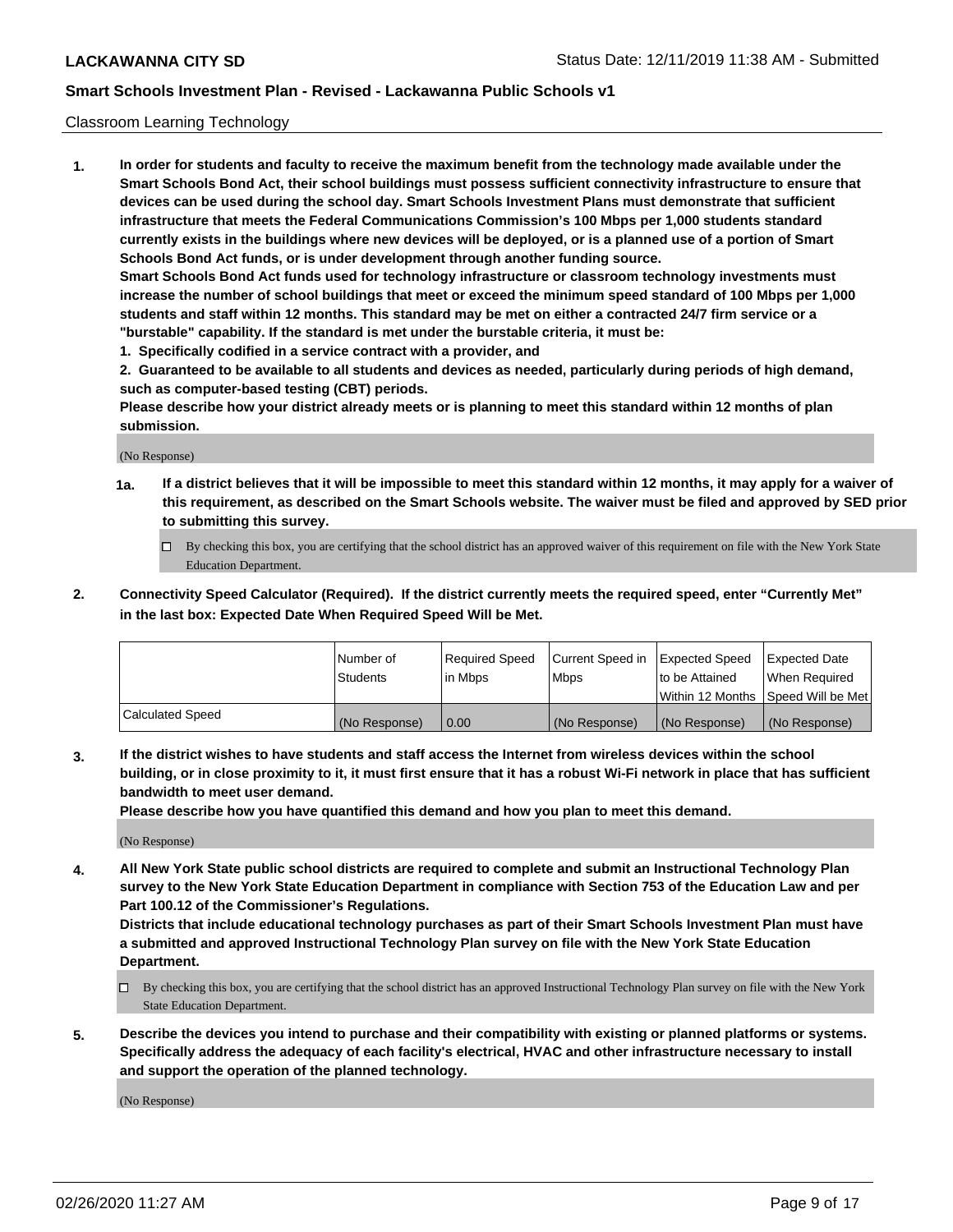### Classroom Learning Technology

- **6. Describe how the proposed technology purchases will:**
	- **> enhance differentiated instruction;**
	- **> expand student learning inside and outside the classroom;**
	- **> benefit students with disabilities and English language learners; and**
	- **> contribute to the reduction of other learning gaps that have been identified within the district.**

**The expectation is that districts will place a priority on addressing the needs of students who struggle to succeed in a rigorous curriculum. Responses in this section should specifically address this concern and align with the district's Instructional Technology Plan (in particular Question 2 of E. Curriculum and Instruction: "Does the district's instructional technology plan address the needs of students with disabilities to ensure equitable access to instruction, materials and assessments?" and Question 3 of the same section: "Does the district's instructional technology plan address the provision of assistive technology specifically for students with disabilities to ensure access to and participation in the general curriculum?")**

**In addition, describe how the district ensures equitable access to instruction, materials and assessments and participation in the general curriculum for both SWD and English Language Learners/Multilingual Learners (ELL/MLL) students.**

(No Response)

**7. Where appropriate, describe how the proposed technology purchases will enhance ongoing communication with parents and other stakeholders and help the district facilitate technology-based regional partnerships, including distance learning and other efforts.**

(No Response)

**8. Describe the district's plan to provide professional development to ensure that administrators, teachers and staff can employ the technology purchased to enhance instruction successfully.**

**Note: This response should be aligned and expanded upon in accordance with your district's response to Question 1 of F. Professional Development of your Instructional Technology Plan: "Please provide a summary of professional development offered to teachers and staff, for the time period covered by this plan, to support technology to enhance teaching and learning. Please include topics, audience and method of delivery within your summary."**

(No Response)

- **9. Districts must contact one of the SUNY/CUNY teacher preparation programs listed on the document on the left side of the page that supplies the largest number of the district's new teachers to request advice on innovative uses and best practices at the intersection of pedagogy and educational technology.**
	- By checking this box, you certify that you have contacted the SUNY/CUNY teacher preparation program that supplies the largest number of your new teachers to request advice on these issues.
	- **9a. Please enter the name of the SUNY or CUNY Institution that you contacted.**

(No Response)

**9b. Enter the primary Institution phone number.**

(No Response)

**9c. Enter the name of the contact person with whom you consulted and/or will be collaborating with on innovative uses of technology and best practices.**

(No Response)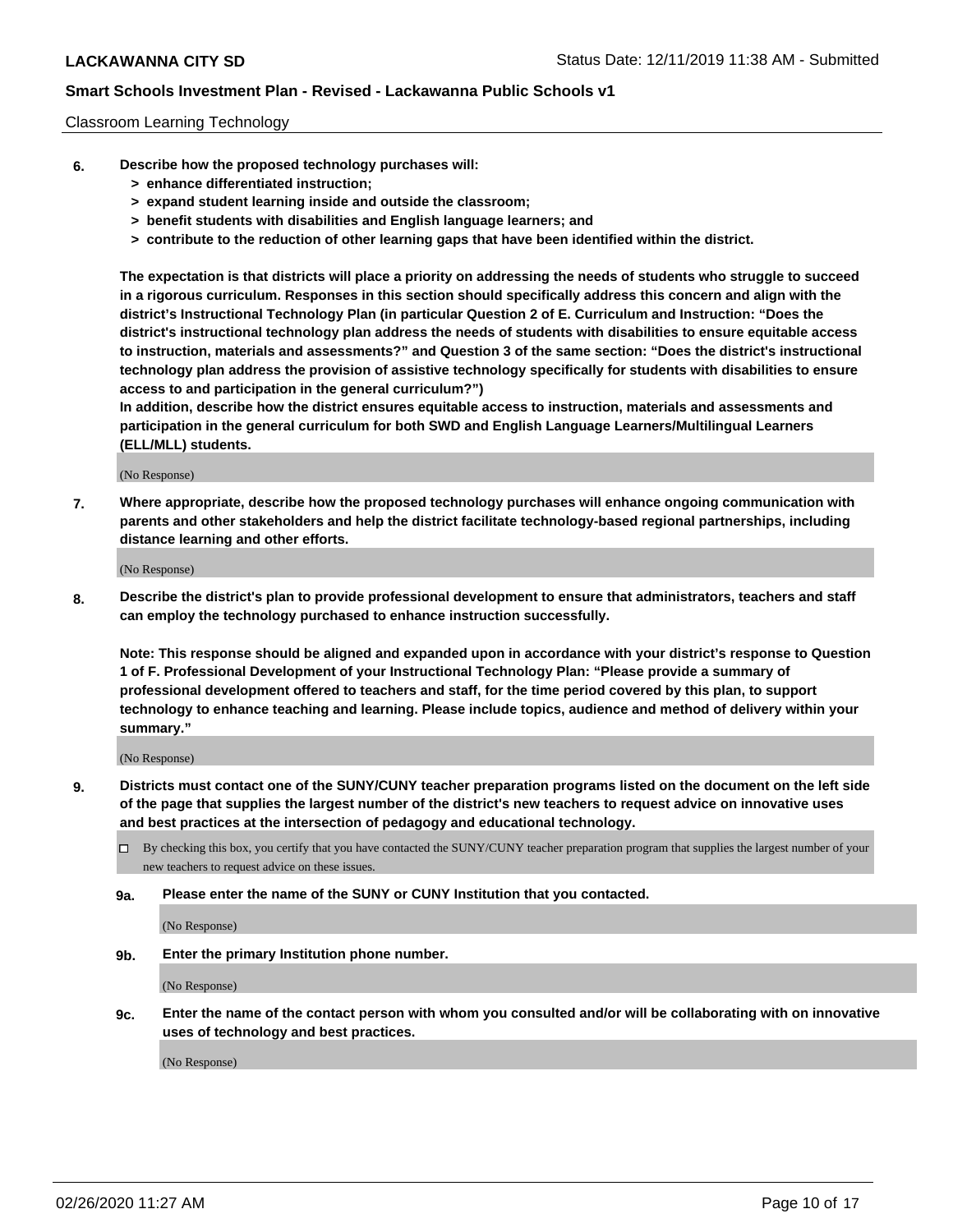### Classroom Learning Technology

**10. To ensure the sustainability of technology purchases made with Smart Schools funds, districts must demonstrate a long-term plan to maintain and replace technology purchases supported by Smart Schools Bond Act funds. This sustainability plan shall demonstrate a district's capacity to support recurring costs of use that are ineligible for Smart Schools Bond Act funding such as device maintenance, technical support, Internet and wireless fees, maintenance of hotspots, staff professional development, building maintenance and the replacement of incidental items. Further, such a sustainability plan shall include a long-term plan for the replacement of purchased devices and equipment at the end of their useful life with other funding sources.**

 $\Box$  By checking this box, you certify that the district has a sustainability plan as described above.

**11. Districts must ensure that devices purchased with Smart Schools Bond funds will be distributed, prepared for use, maintained and supported appropriately. Districts must maintain detailed device inventories in accordance with generally accepted accounting principles.**

By checking this box, you certify that the district has a distribution and inventory management plan and system in place.

#### **12. Please detail the type, quantity, per unit cost and total cost of the eligible items under each sub-category.**

| Select the allowable expenditure<br>type.      | Item to be Purchased | Quantity      | Cost per Item | <b>Total Cost</b> |
|------------------------------------------------|----------------------|---------------|---------------|-------------------|
| Repeat to add another item under<br>each type. |                      |               |               |                   |
| (No Response)                                  | (No Response)        | (No Response) | (No Response) | 0.00              |
|                                                |                      |               | 0.00          |                   |

#### **13. Final 2014-15 BEDS Enrollment to calculate Nonpublic Sharing Requirement (no changes allowed.)**

|                   | l Public Enrollment | Nonpublic Enrollment | Total Enrollment | <i>Nonpublic</i><br>l Percentage |
|-------------------|---------------------|----------------------|------------------|----------------------------------|
| <b>Enrollment</b> | 1.712               | 354                  | 2,066.00         | 17.13                            |

## **14. If you are submitting an allocation for Classroom Learning Technology complete this table.**

|                         | Public School Sub-Allocation | <b>Estimated Nonpublic Loan</b><br>Amount<br>(Based on Percentage Above) | Estimated Total Public and<br>Nonpublic Sub-Allocation |
|-------------------------|------------------------------|--------------------------------------------------------------------------|--------------------------------------------------------|
| Interactive Whiteboards | (No Response)                | 0.00                                                                     | 0.00                                                   |
| Computer Servers        | (No Response)                | 0.00                                                                     | 0.00                                                   |
| Desktop Computers       | (No Response)                | 0.00                                                                     | 0.00                                                   |
| <b>Laptop Computers</b> | (No Response)                | 0.00                                                                     | 0.00                                                   |
| <b>Tablet Computers</b> | (No Response)                | 0.00                                                                     | 0.00                                                   |
| Other Costs             | (No Response)                | 0.00                                                                     | 0.00                                                   |
| Totals:                 | 0.00                         | 0                                                                        | 0                                                      |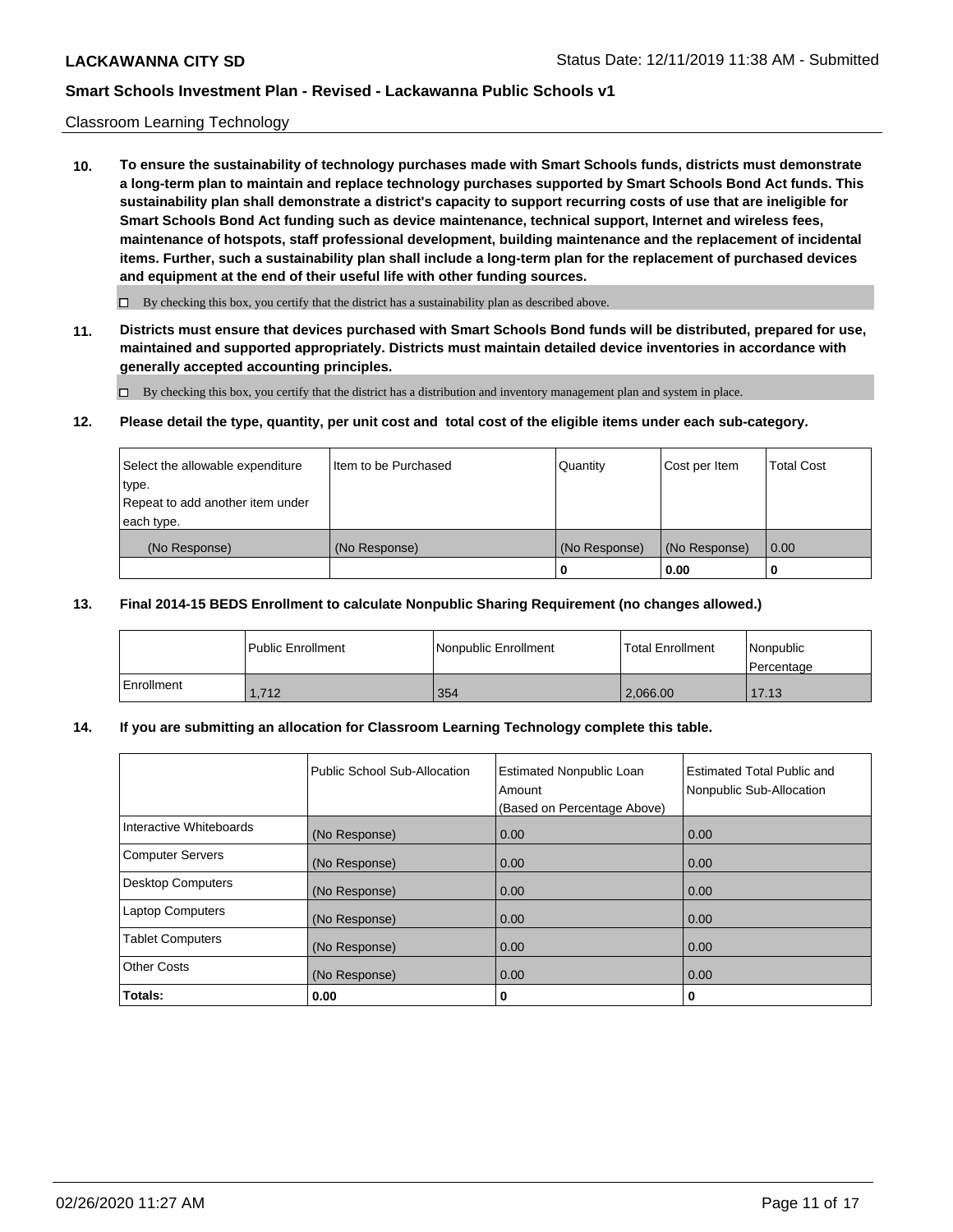#### Pre-Kindergarten Classrooms

**1. Provide information regarding how and where the district is currently serving pre-kindergarten students and justify the need for additional space with enrollment projections over 3 years.**

(No Response)

- **2. Describe the district's plan to construct, enhance or modernize education facilities to accommodate prekindergarten programs. Such plans must include:**
	- **Specific descriptions of what the district intends to do to each space;**
	- **An affirmation that new pre-kindergarten classrooms will contain a minimum of 900 square feet per classroom;**
	- **The number of classrooms involved;**
	- **The approximate construction costs per classroom; and**
	- **Confirmation that the space is district-owned or has a long-term lease that exceeds the probable useful life of the improvements.**

(No Response)

**3. Smart Schools Bond Act funds may only be used for capital construction costs. Describe the type and amount of additional funds that will be required to support ineligible ongoing costs (e.g. instruction, supplies) associated with any additional pre-kindergarten classrooms that the district plans to add.**

(No Response)

**4. All plans and specifications for the erection, repair, enlargement or remodeling of school buildings in any public school district in the State must be reviewed and approved by the Commissioner. Districts that plan capital projects using their Smart Schools Bond Act funds will undergo a Preliminary Review Process by the Office of Facilities Planning.**

**Please indicate on a separate row each project number given to you by the Office of Facilities Planning.**

| Project Number |  |
|----------------|--|
| (No Response)  |  |
|                |  |

**5. Please detail the type, quantity, per unit cost and total cost of the eligible items under each sub-category.**

| Select the allowable expenditure | Item to be purchased | Quantity      | Cost per Item | <b>Total Cost</b> |
|----------------------------------|----------------------|---------------|---------------|-------------------|
| type.                            |                      |               |               |                   |
| Repeat to add another item under |                      |               |               |                   |
| each type.                       |                      |               |               |                   |
| (No Response)                    | (No Response)        | (No Response) | (No Response) | 0.00              |
|                                  |                      | U             | 0.00          |                   |

**6. If you have made an allocation for Pre-Kindergarten Classrooms, complete this table. Note that the calculated Total at the bottom of the table must equal the Total allocation for this category that you entered in the SSIP Overview overall budget.**

|                                          | Sub-Allocation |
|------------------------------------------|----------------|
| Construct Pre-K Classrooms               | (No Response)  |
| Enhance/Modernize Educational Facilities | (No Response)  |
| <b>Other Costs</b>                       | (No Response)  |
| Totals:                                  | 0.00           |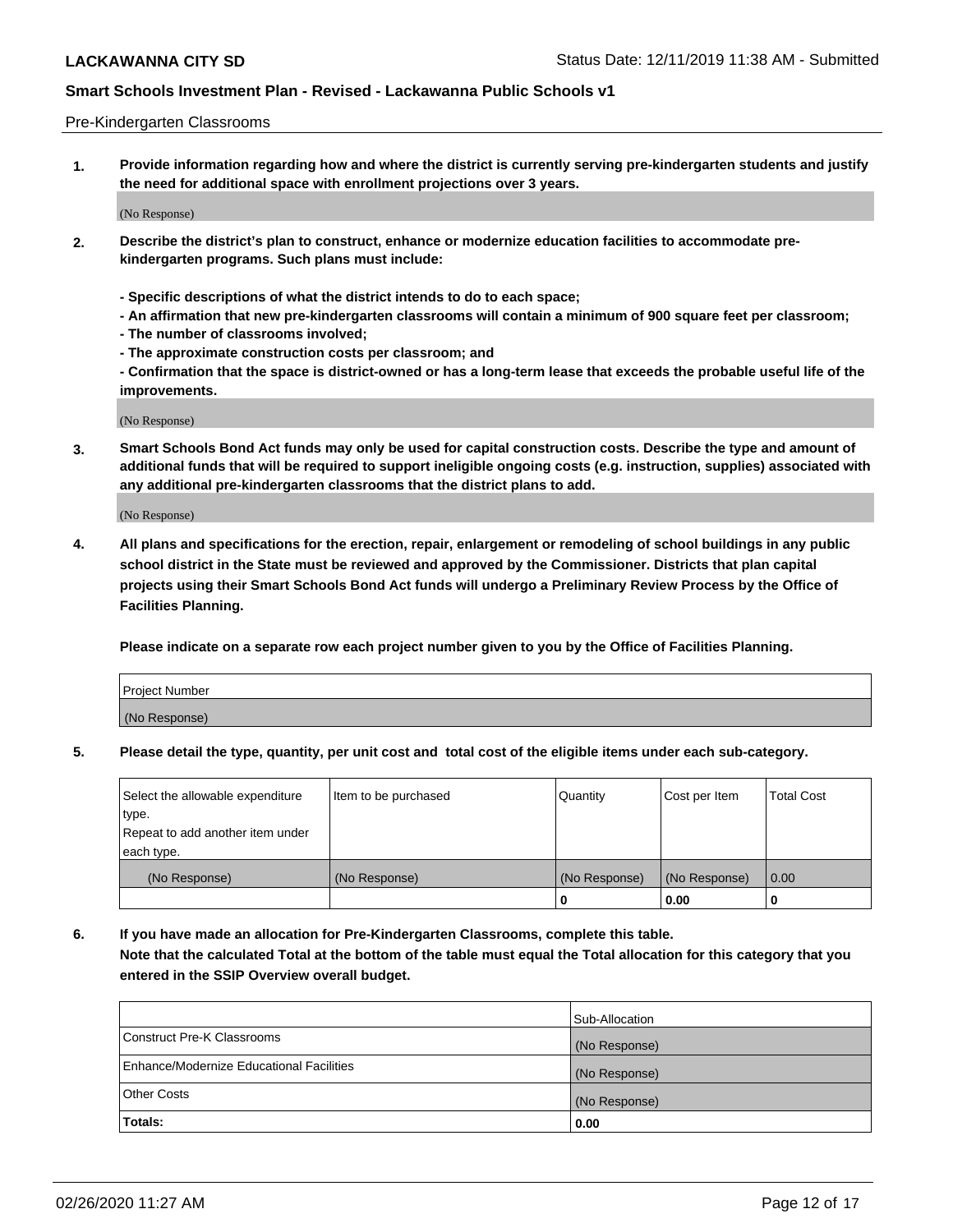Replace Transportable Classrooms

**1. Describe the district's plan to construct, enhance or modernize education facilities to provide high-quality instructional space by replacing transportable classrooms.**

(No Response)

**2. All plans and specifications for the erection, repair, enlargement or remodeling of school buildings in any public school district in the State must be reviewed and approved by the Commissioner. Districts that plan capital projects using their Smart Schools Bond Act funds will undergo a Preliminary Review Process by the Office of Facilities Planning.**

**Please indicate on a separate row each project number given to you by the Office of Facilities Planning.**

| Project Number |  |
|----------------|--|
|                |  |
| (No Response)  |  |

**3. For large projects that seek to blend Smart Schools Bond Act dollars with other funds, please note that Smart Schools Bond Act funds can be allocated on a pro rata basis depending on the number of new classrooms built that directly replace transportable classroom units.**

**If a district seeks to blend Smart Schools Bond Act dollars with other funds describe below what other funds are being used and what portion of the money will be Smart Schools Bond Act funds.**

(No Response)

**4. Please detail the type, quantity, per unit cost and total cost of the eligible items under each sub-category.**

| Select the allowable expenditure | Item to be purchased | Quantity      | Cost per Item | Total Cost |
|----------------------------------|----------------------|---------------|---------------|------------|
| ∣type.                           |                      |               |               |            |
| Repeat to add another item under |                      |               |               |            |
| each type.                       |                      |               |               |            |
| (No Response)                    | (No Response)        | (No Response) | (No Response) | 0.00       |
|                                  |                      | u             | 0.00          |            |

**5. If you have made an allocation for Replace Transportable Classrooms, complete this table. Note that the calculated Total at the bottom of the table must equal the Total allocation for this category that you entered in the SSIP Overview overall budget.**

|                                                | Sub-Allocation |
|------------------------------------------------|----------------|
| Construct New Instructional Space              | (No Response)  |
| Enhance/Modernize Existing Instructional Space | (No Response)  |
| Other Costs                                    | (No Response)  |
| Totals:                                        | 0.00           |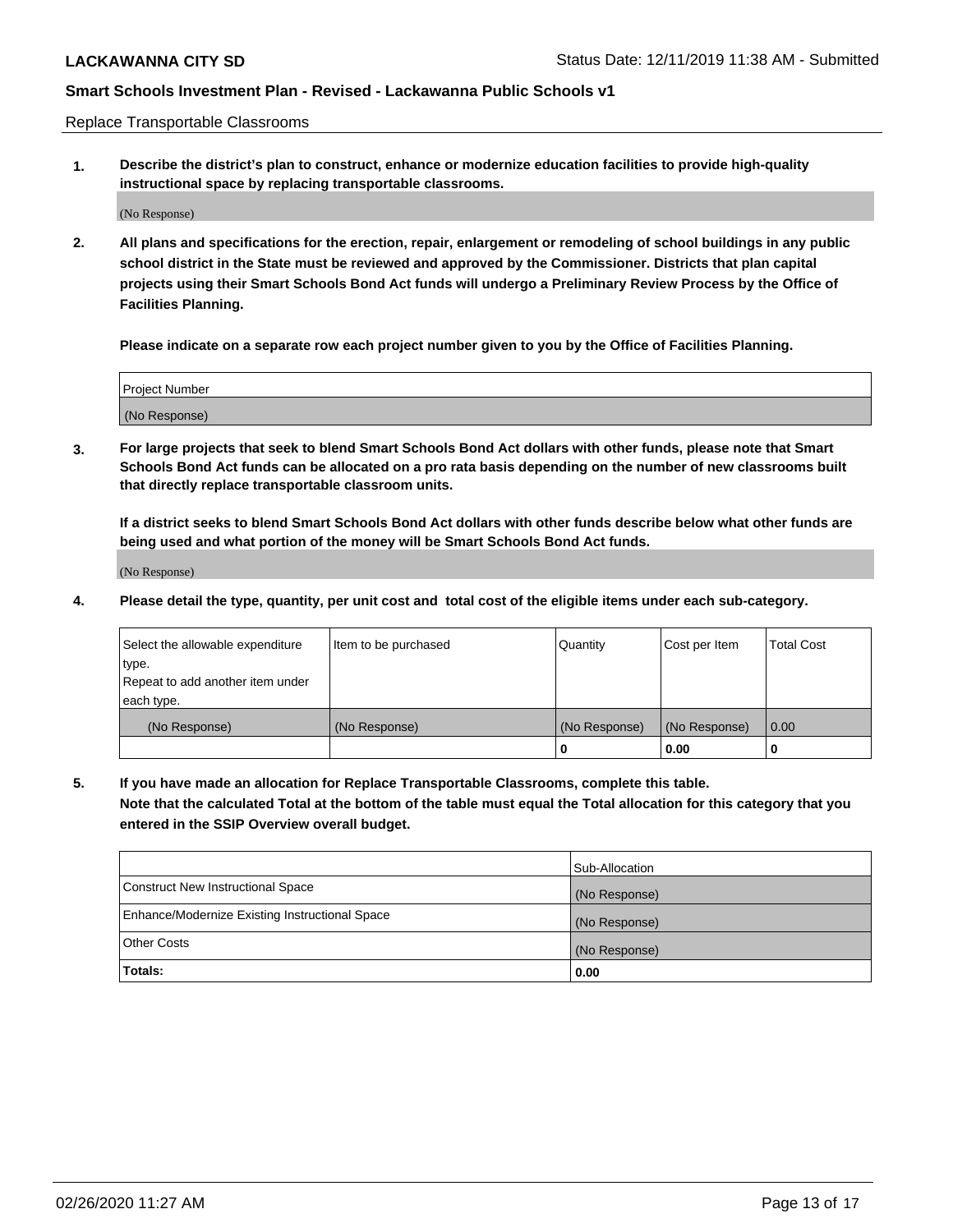## High-Tech Security Features

## **1. Describe how you intend to use Smart Schools Bond Act funds to install high-tech security features in school buildings and on school campuses.**

A District wide notification system will be provided consisting of networked public address/emergency notification system, LED message display boards, and VOIP telephones. Network integrated high resolution cameras with district wide IP surveillance, integrated access control, proximity readers, electronic classroom lockdown, and hardware upgrades will be provided.

A new SIP based public address/emergency notification system headend will be provided in each building and connected to the Local Area Network (LAN). The SIP based headend can be activated by a Smart Phone used by an administrator of by a pin code on any new VOIP handset. The SIP based headend can then play a pre-recorded lockdown or other custom district designate emergency message to all occupant in the building or across the district. A SIP headend has the ability to network with the SIP headends in other buildings to provide a district wide lockdown. The LED message display boards will be located in large assembly areas and main corridors. These LED message display boards are SIP compliant, they will automatically change their current display (clock or school notifications) and flash a warning and text of the emergency message sent out by a district administrator.

**2. All plans and specifications for the erection, repair, enlargement or remodeling of school buildings in any public school district in the State must be reviewed and approved by the Commissioner. Smart Schools plans with any expenditures in the High-Tech Security category require a project number from the Office of Facilities Planning. Districts must submit an SSBA LOI and receive project numbers prior to submitting the SSIP. As indicated on the LOI, some projects may be eligible for a streamlined review and will not require a building permit. Please indicate on a separate row each project number given to you by the Office of Facilities Planning.**

Project Number

14-18-00-01-7-999-003

### **3. Was your project deemed eligible for streamlined Review?**

Yes  $\boxtimes$  No

### **4. Include the name and license number of the architect or engineer of record.**

| Name        | License Number |
|-------------|----------------|
| Jon Helberg | 80515          |

## **5. Please detail the type, quantity, per unit cost and total cost of the eligible items under each sub-category.**

| Select the allowable expenditure<br>type.<br>Repeat to add another item under<br>each type. | Item to be purchased                                                                                    | Quantity | Cost per Item | <b>Total Cost</b> |
|---------------------------------------------------------------------------------------------|---------------------------------------------------------------------------------------------------------|----------|---------------|-------------------|
| <b>Entry Control System</b>                                                                 | Prox, reader electronic classroom<br>access and door hardware upgrades<br>integrated with auto lockdown | 375      | 1,298.00      | 486,750.00        |
| <b>Electronic Security System</b>                                                           | District wide IP video surveillance<br>system and wiring                                                | 150      | 2,800.00      | 420,000.00        |
| <b>Other Costs</b>                                                                          | Architect/Engineering Fees                                                                              |          | 84,179.00     | 84,179.00         |
| <b>Entry Control System</b>                                                                 | District wide access control system,<br>wiring, and prox. readers at select<br>exterior doors           | 40       | 3,800.00      | 152,000.00        |
| <b>Electronic Security System</b>                                                           | SIP Based LED Message Boards                                                                            | 25       | 1,155.00      | 28,875.00         |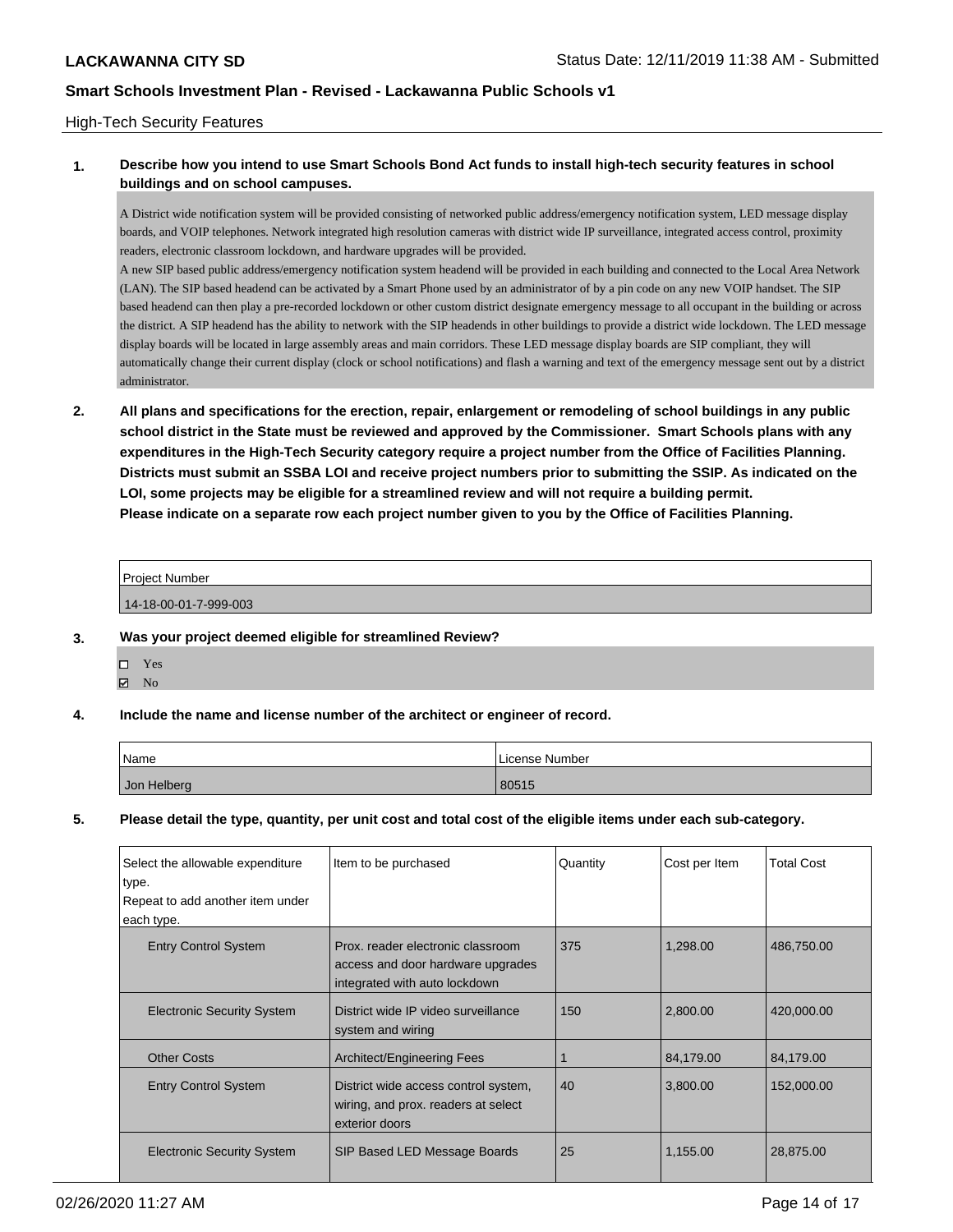High-Tech Security Features

| Select the allowable expenditure<br>type.<br>Repeat to add another item under<br>each type. | Item to be purchased                                                                      | Quantity | Cost per Item | <b>Total Cost</b> |
|---------------------------------------------------------------------------------------------|-------------------------------------------------------------------------------------------|----------|---------------|-------------------|
| <b>Electronic Security System</b>                                                           | VOIP phones & licenses & servers to<br>interface emergency notification<br>system         | 750      | 720.00        | 540,000.00        |
| <b>Electronic Security System</b>                                                           | <b>SIP Based Emergency Notification</b><br>System                                         | 750      | 320.50        | 240,375.00        |
| <b>Entry Control System</b>                                                                 | District wide video intercom system<br>Main Entrances and remote manual<br>button release | 12       | 1,900.00      | 22,800.00         |
|                                                                                             |                                                                                           | 2,103    | 96,172.50     | 1,974,979         |

**6. If you have made an allocation for High-Tech Security Features, complete this table. Enter each Sub-category Public Allocation based on the the expenditures listed in Table #5.**

|                                                      | Sub-Allocation |
|------------------------------------------------------|----------------|
| Capital-Intensive Security Project (Standard Review) | (No Response)  |
| Electronic Security System                           | 1,229,250.00   |
| <b>Entry Control System</b>                          | 661,550.00     |
| Approved Door Hardening Project                      | (No Response)  |
| <b>Other Costs</b>                                   | 84,179.00      |
| <b>Totals:</b>                                       | 1,974,979.00   |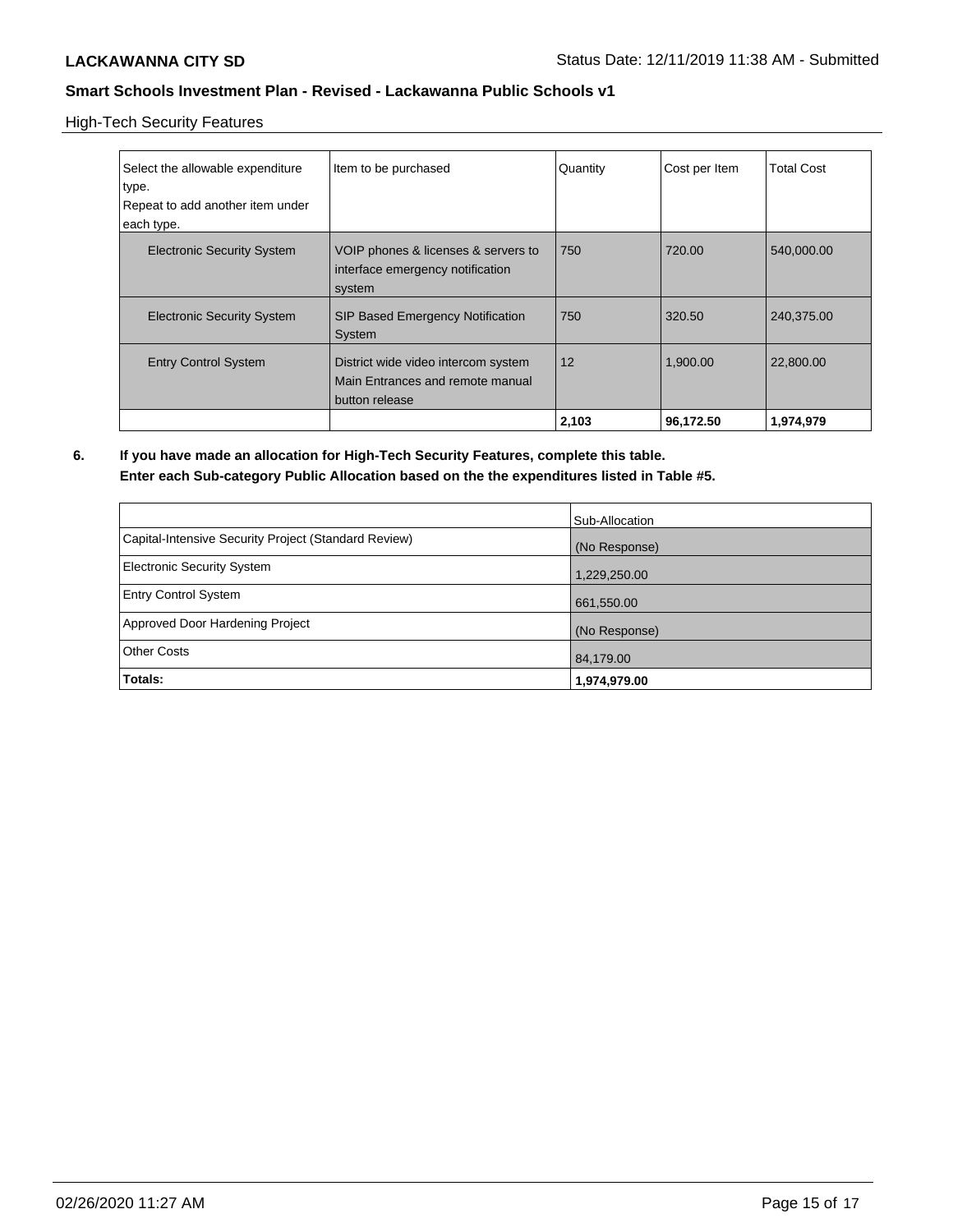Non-Public Schools

# **1. Describe your plan to utilize SSBA funds to purchase devices and loan to the nonpublic schools within your district. Please specify what devices have been requested by the nonpublic schools. If the nonpublic schools have not finalized requests, the district should provide the date nonpublic schools will submit the request by.**

The maximum non-public loan amount based on 2014-15 enrollment was reached. However, the loan amount is being capped at the \$250 per-pupil maximum based on the current non-public enrollment, since that amount cannot be exceeded. This amount is \$88,500. Lackawanna CSD has previous hardware sharing and loan procedures in place with non-publics within the district boundaries. Lackawanna CSD will follow their traditional procedures for equipment identified as loanable devices in the Smart Schools Bond Act. The non-public schools may request any devices/equipment eligible for non-public loan. Requests from non-publics shall be received by June 20th of each year. Non-public schools may borrow the equipment for the entire school year (September thur June). Lackawanna CSD will not provide wireless controller software and licensing and installation services to non-publics. The borrowing non-public agency shall be responsible for all transportation, safe keeping, wiring, installations, software, and licensing of the Wireless access points and associated POE switches loaned and connected in their buildings.

**2. A final Smart Schools Investment Plan cannot be approved until school authorities have adopted regulations specifying the date by which requests from nonpublic schools for the purchase and loan of Smart Schools Bond Act classroom technology must be received by the district.**

By checking this box, you certify that you have such a plan and associated regulations in place that have been made public.

**2a. Please enter the date each year nonpublic schools must request loanable items from the school district. This date cannot be earlier than June 1 of the previous school year.**

June 20th

### **3. Final 2014-15 BEDS Enrollment to calculate Nonpublic Sharing Requirement (no changes allowed.)**

|            | <b>Public Enrollment</b> | Nonpublic Enrollment | <sup>1</sup> Total Enrollment | l Nonpublic Percentage |
|------------|--------------------------|----------------------|-------------------------------|------------------------|
| Enrollment | 712<br>1. I I 4          | 354                  | 2.066.00                      | 17.13                  |

### **4. Nonpublic Loan Calculator**

|                                                        | Loanable     | Loanable   | Additional       | Estimated | Previously | l Cumulative | <b>Final Per</b> | <b>Final Total</b> |
|--------------------------------------------------------|--------------|------------|------------------|-----------|------------|--------------|------------------|--------------------|
|                                                        | School       | Classroom  | Nonpublic        | Per Pupil | Approved   | Per Pupil    | Pupil Loan       | Loan               |
|                                                        | Connectivity | Technology | Loan             | Amount -  | Per Pupil  | ∣Loan        | Amount -         | Amount -           |
|                                                        |              |            | (Optional)       | This Plan | Amount(s)  | Amount       | This Plan        | This Plan          |
| Required Nonpublic<br>Loan                             | 613.500.00   | 0.00       |                  | 250.00    | 0.00       | 250.00       | 250.00           | 88,500.00          |
| Final Adjusted Loan<br>- (If additional loan<br>funds) | 613,500.00   | 0.00       | (No<br>Response) | 250.00    | 0.00       | 250.00       | 250.00           | 88,500,00          |

### **5. Nonpublic Share**

|                                          | Final Per Pupil Amount | l Final Nonpublic Loan Amount |
|------------------------------------------|------------------------|-------------------------------|
| Pending and Previously<br>Approved Plans | 0.00                   | 0.00                          |
| This Plan                                | 250.00                 | 88,500.00                     |
| <b>Total</b>                             | 250.00                 | 88,500.00                     |

### **6. Distribution of Nonpublic Loan Amount by School**

| Nonpublic School Name         | 2018-19 K-12 Enrollment | Special Ed School? If Yes, not eligible |
|-------------------------------|-------------------------|-----------------------------------------|
| <b>AL-RASHEED ACADEMY</b>     | 106                     | l No                                    |
| <b>AL-RASHEED ACADEMY</b>     | 79                      | l No                                    |
| <b>BAKER VICTORY SERVICES</b> | 112                     | Yes                                     |